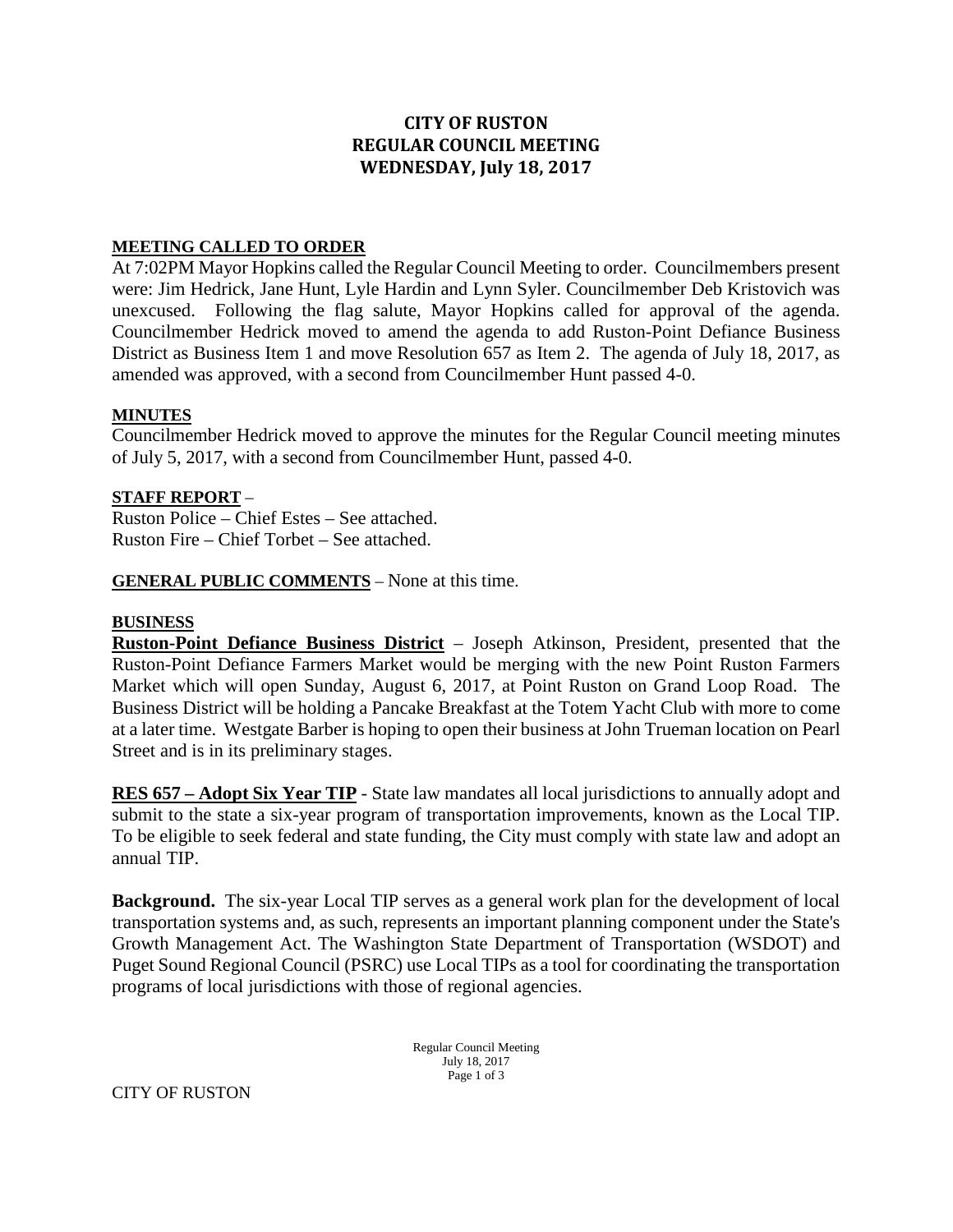Regular Council Minutes July 18, 2017

PSRC monitors Local TIPs for projects of regional significance (to be modeled for air quality conformity) and projects supported by federal funds. These projects are incorporated into the Regional TIP, which is then forwarded for inclusion in the State TIP. In most instances, projects must be included on a Local TIP to be eligible for state and federal grant programs.

**TIP Public Hearing.** A Public Hearing on the proposed City of Ruston 2018-2023 TIP project list will be held before the City Council on July 5, 2017. A draft TIP was presented to the Council on June 20, 2017 for consideration and discussion. The Council will not be asked to adopt the TIP on July 5, 2017, but rather, this will come back for action on July 18, 2017. Since local TIPs need not be revenue constrained, jurisdictions can include projects they would choose to implement within the timeframe, if funding were available.

Councilmember Hedrick moved to approve Resolution 657, with a second from Councilmember Hunt, passed 4-0.

**CLAIMS/PAYROLL** – Nothing at this time.

**MAYOR'S TIME** – The Silver Cloud missed the window to build and open in the Spring of 2019. They have withdrawn their permit application and will resubmit at a later time. The Thursday meeting with Silver Cloud was cancelled. The City has hired a Permit Coordinator to manage intake of all permits. The new Permit Coordinator has GIS experience which will support city mapping and infrastructure.

### **COUNCIL TIME –**

**Councilmember Hedrick** – Nothing at this time.

**Councilmember Hunt** – Nothing at this time.

**Councilmember Hardin** – Wanted to understand why Silver Cloud decided to postpone the construction until a later date. Mayor Hopkins noted the City was on schedule and close to issuing the permit. Silver Cloud found other aspects of concern that needed to be addressed.

**Councilmember Kristovich** – Was unexcused.

**Councilmember Syler** – Nothing at this time.

Regular Council Meeting July 18, 2017 Page 2 of 3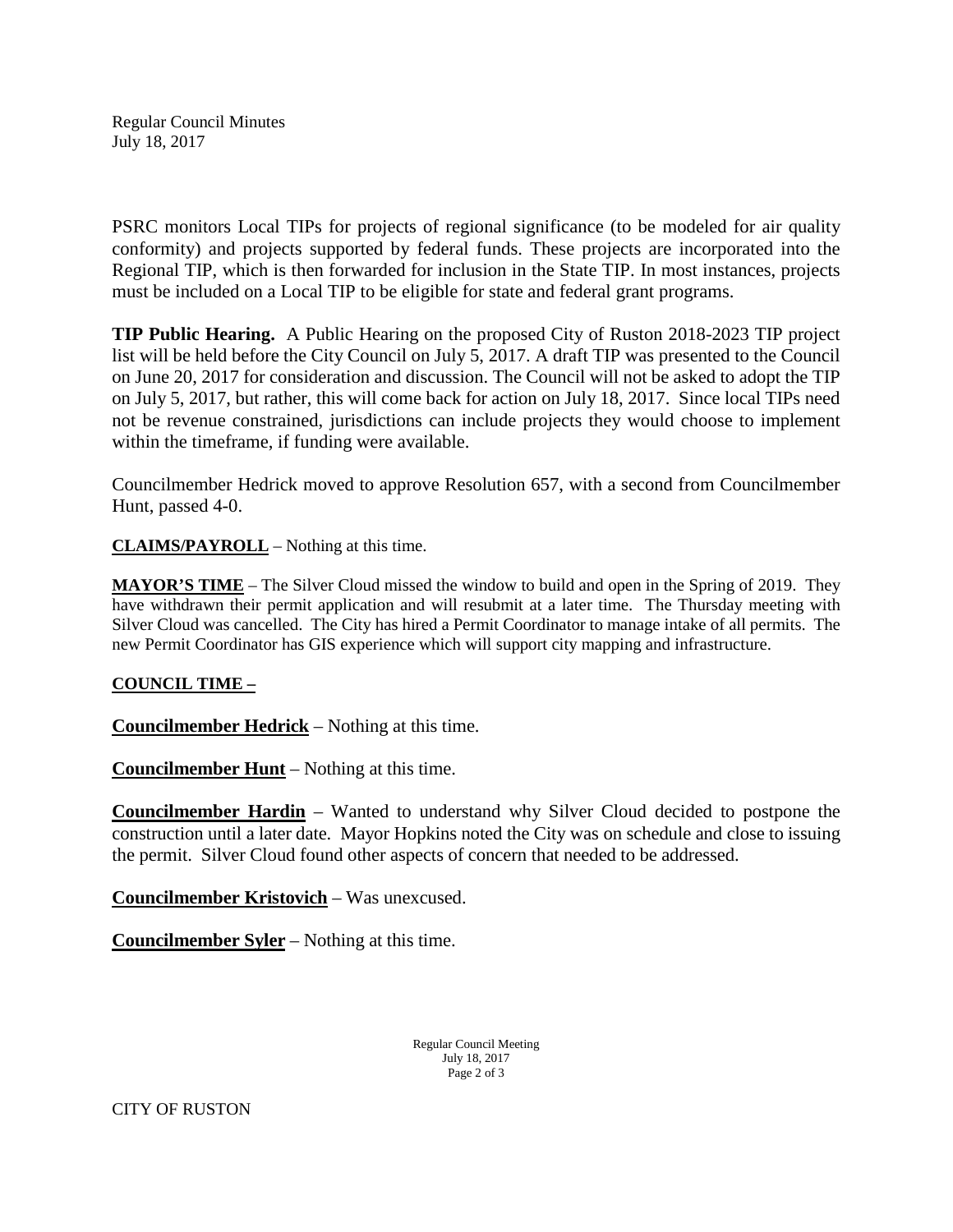Regular Council Minutes July 18, 2017

# **MEETING AJOURNED** -

At 7:31PM Councilmember Hedrick moved to adjourn, with a second from Councilmember Hunt, passed 4-0

ATTEST: \_\_\_\_\_\_\_\_\_\_\_\_\_\_\_\_\_\_\_\_\_\_\_\_\_\_\_\_

Mayor Bruce Hopkins

\_\_\_\_\_\_\_\_\_\_\_\_\_\_\_\_\_\_\_\_\_\_\_\_\_\_\_\_

Judy Grams

Regular Council Meeting July 18, 2017 Page 3 of 3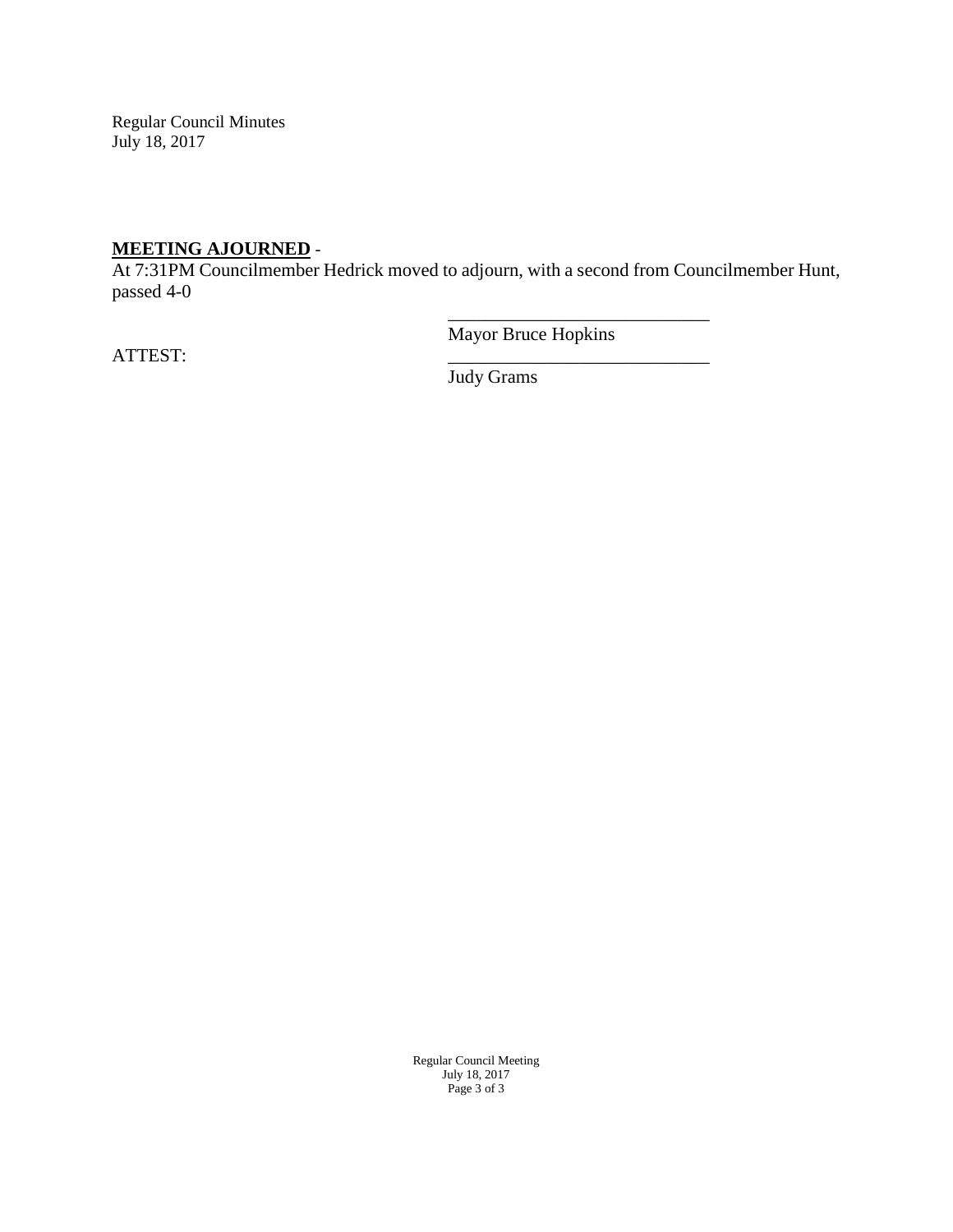

## **Chief's Report Ruston Police Department June 2017**

## **Chief of Police:**

During the month of April the Police Department responded to 336 calls for service in Ruston. This number is made up of dispatched calls, officer initiated calls, and traffic stops, and it does not include any calls for service that took place in the City of Tacoma where Ruston officers responded. There were more than 60 arraignments in Ruston Municipal Court, which is significantly higher than the 15-20 that we have been seeing in the recent past.

Officer Roberts and Officer Grubb made a traffic stop for a minor violation and discovered that the driver of the car had been recently arrested for narcotics dealing. Officer Roberts requested permission from the suspect to search the car for drugs. When permission was denied Officer Roberts had a narcotics K9 respond from another agency. The dog alerted on the car and a warrant was written. Officer Roberts recovered a small amount of drugs and two loaded firearms in the car. The suspect was previously arrested by the FBI Gang Task Force and the guns may end up being part of their case.

## **Other Personnel Issues:**

Sgt Rod Baker was hired on 7/4/17 and has begun training. He is also working on some schedule options to make the most of our limited manpower and is working on a grant to obtain some equipment for traffic enforcement.

## **Civil Service Commission:**

Nothing to report.

## **Equipment:**

No major equipment issues noted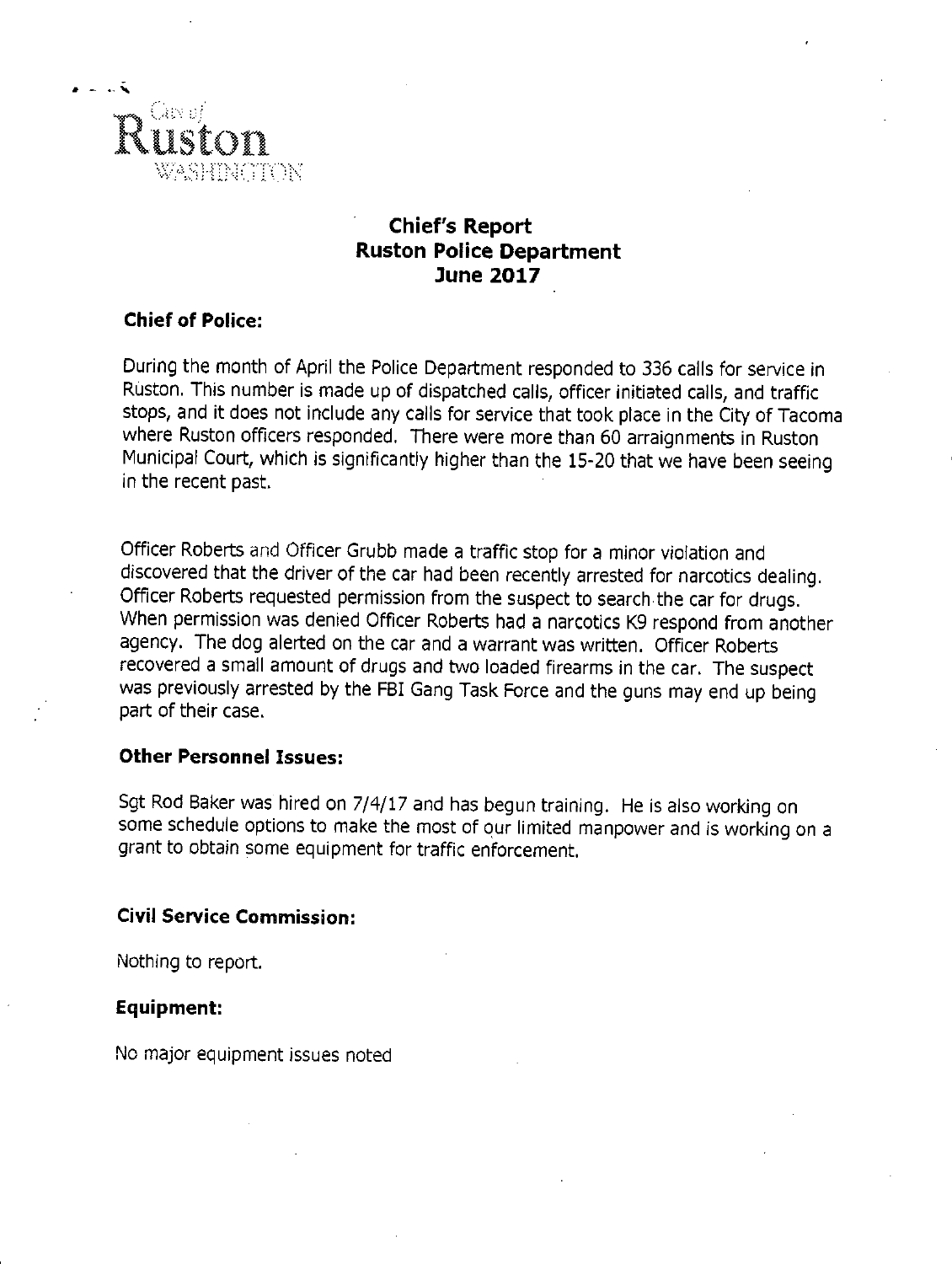## Training:

Sgt Baker attended a two day school on how to use the electronic ticket issuing software and will be attending a two-week refresher academy at the end of July.

Please contact me by phone (253) 761-0272 or by email anders.estes@rustonwa.org if you have any questions or concerns regarding this month's report.

Submitted By: Anders Estes **Chief of Police**